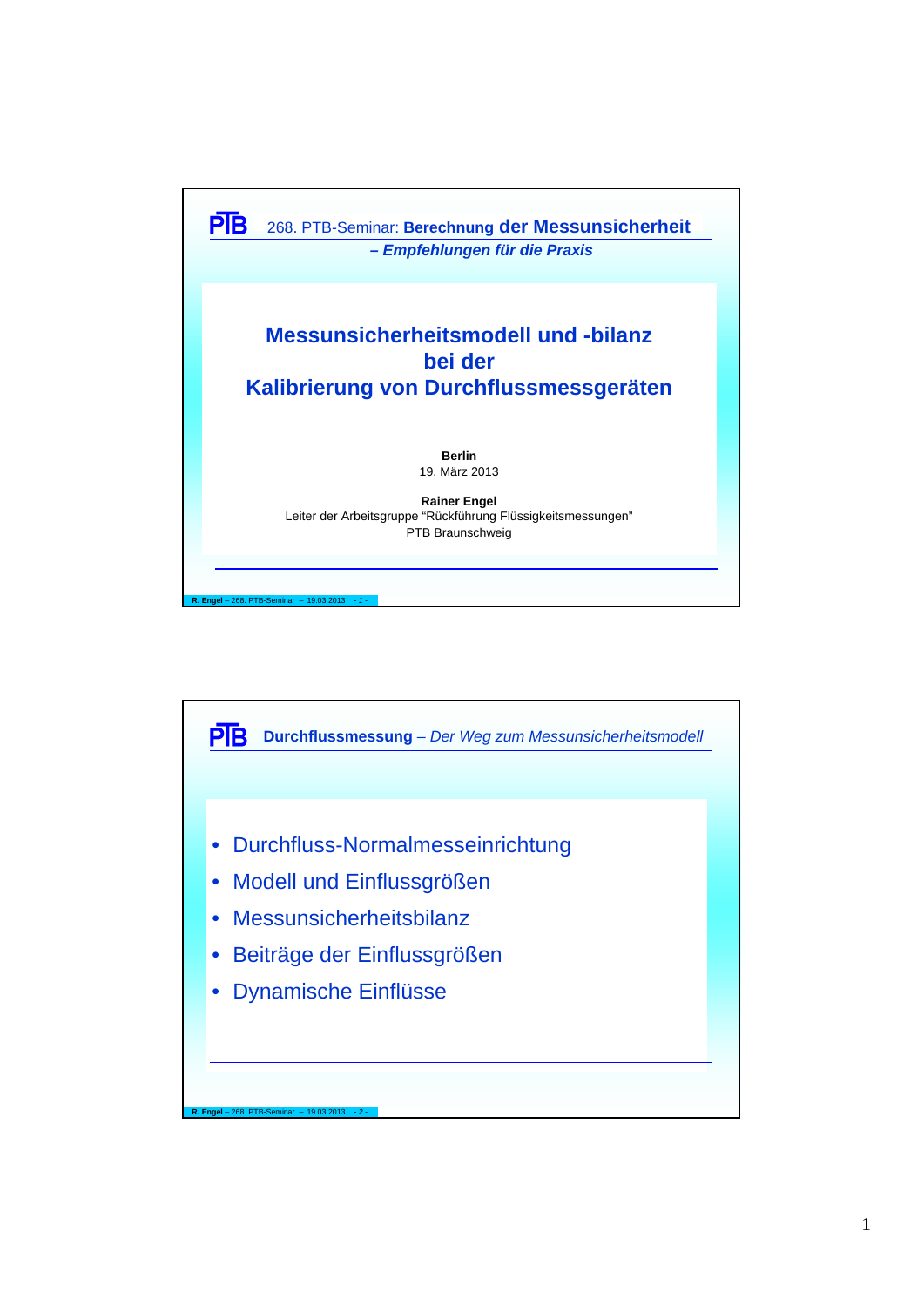

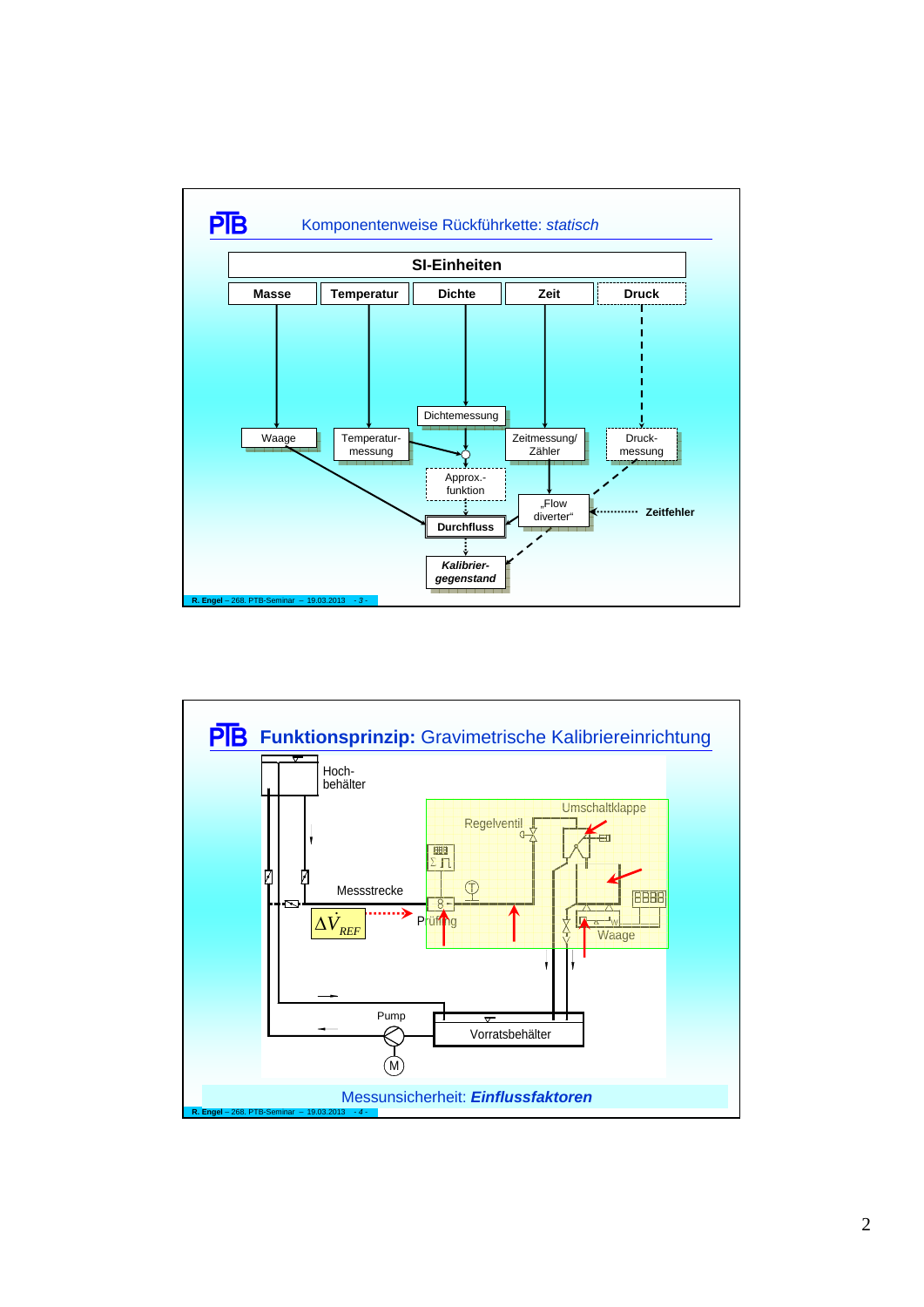

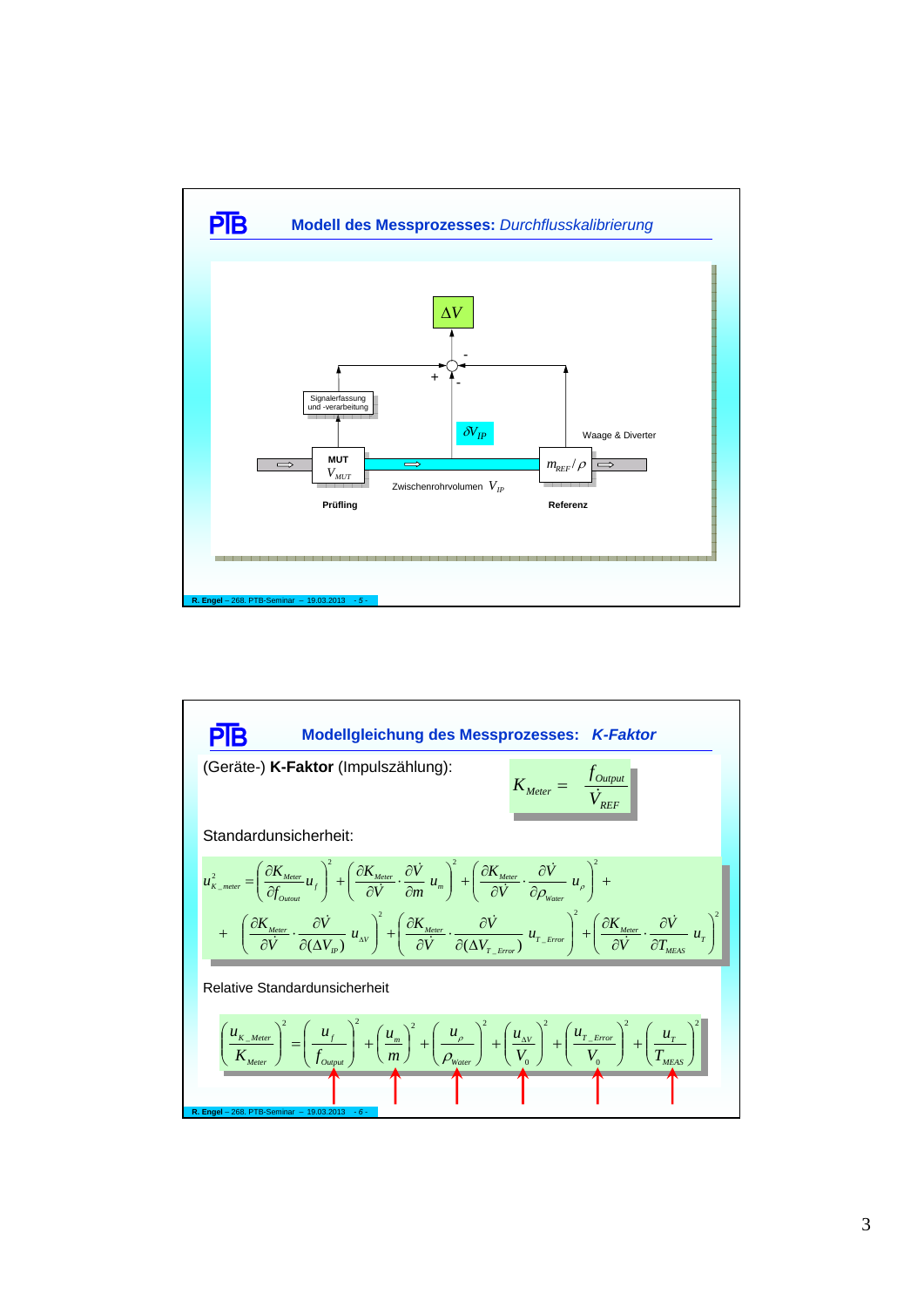

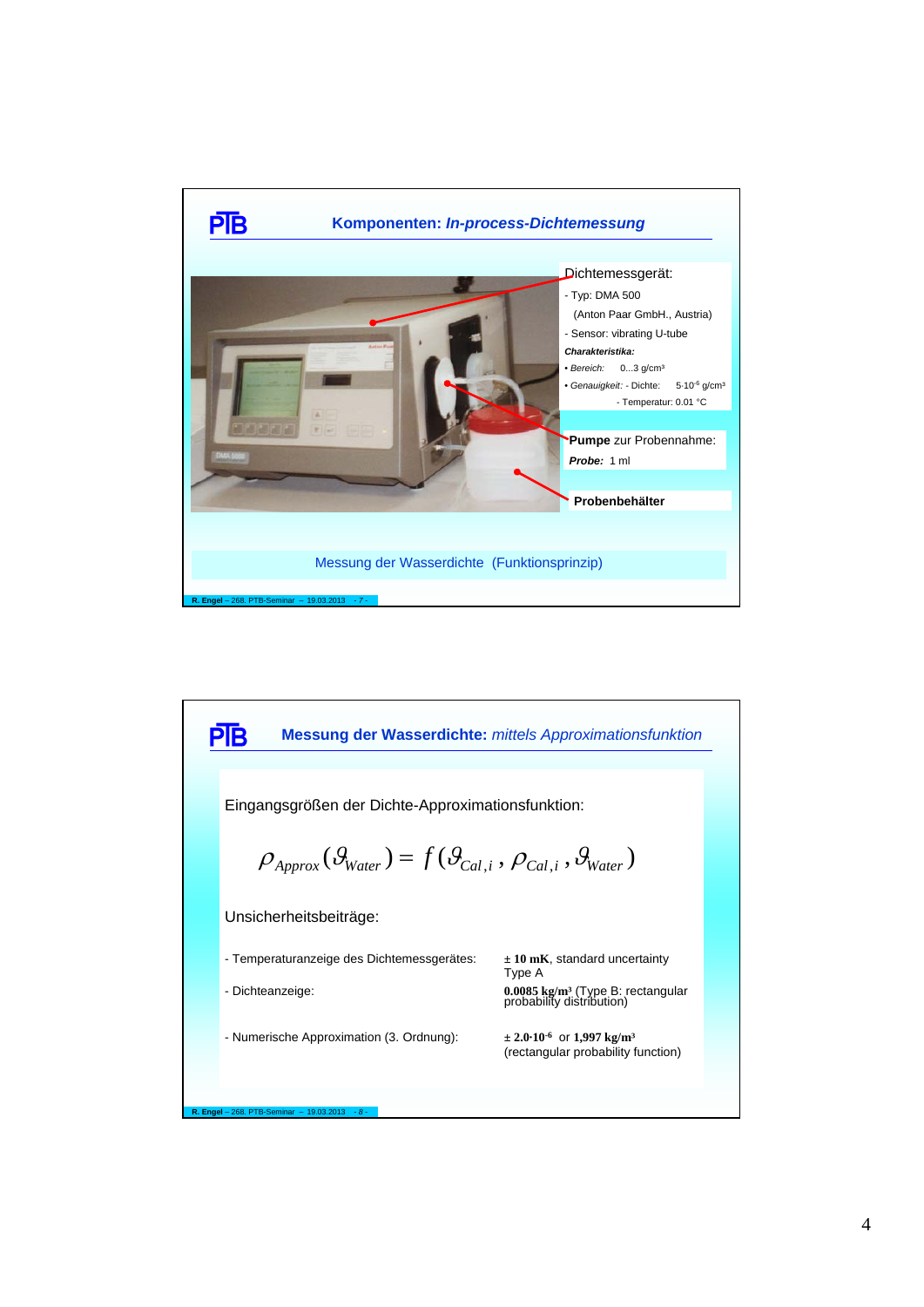

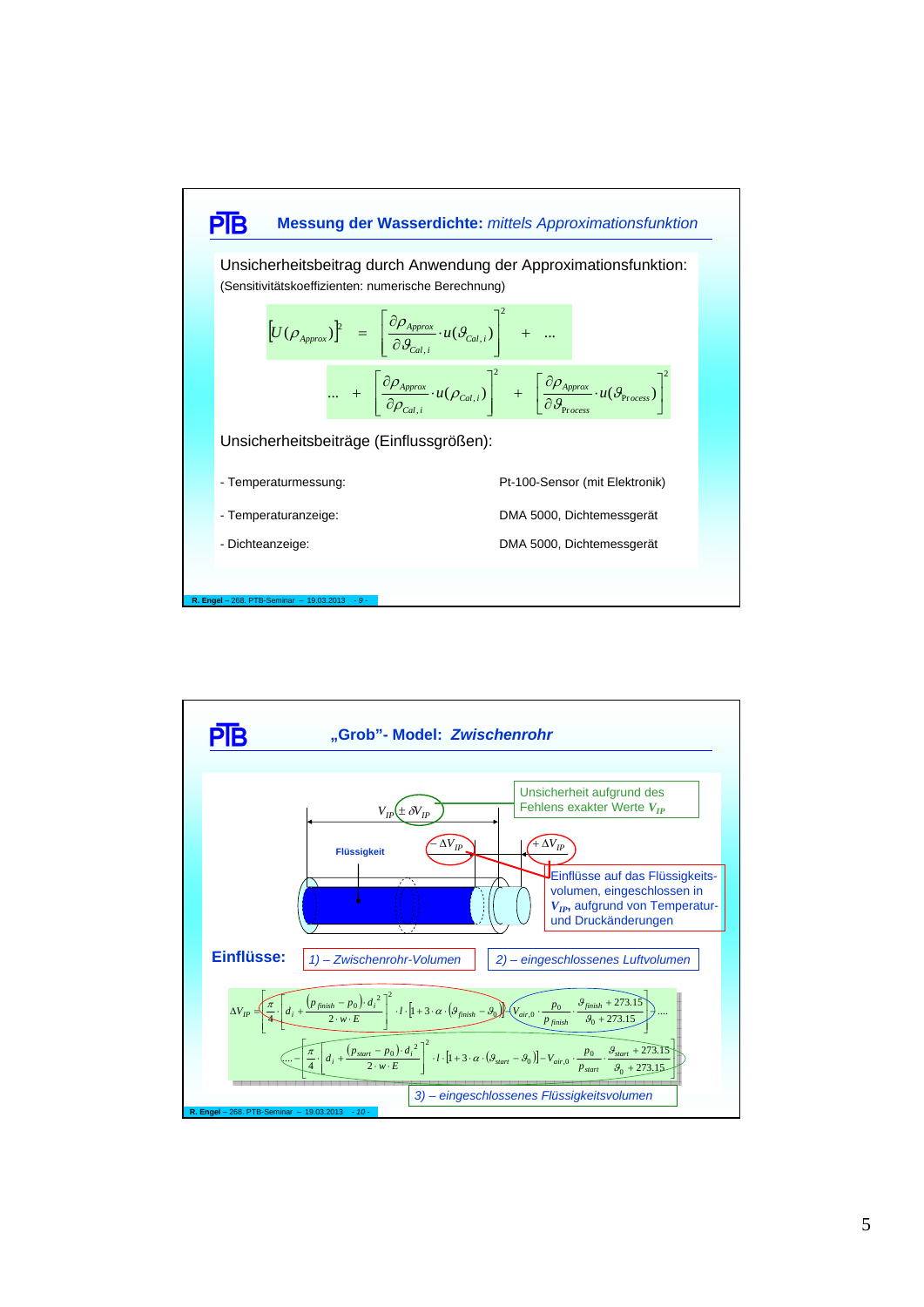|     | <b>Test Rig:</b> | 3-tons balance               |                                     | Parameters:                 |                             |                |                   |                  |                        |
|-----|------------------|------------------------------|-------------------------------------|-----------------------------|-----------------------------|----------------|-------------------|------------------|------------------------|
|     |                  |                              |                                     | <b>Facility</b>             | Flowrate:                   | 72.0           | m <sup>3</sup> /h |                  |                        |
| PIB |                  |                              |                                     | - Balance                   | <b>Target weight:</b>       | 2500,0         | kg                |                  |                        |
|     |                  |                              |                                     | - Cal. weights              | Density                     | 7845,0         | kg/m <sup>3</sup> | Carbon steel     |                        |
|     |                  |                              |                                     |                             | Diversion time              | 125,1          |                   |                  |                        |
|     |                  |                              |                                     |                             | Ref. Volume:                | 2,5030         | m <sup>3</sup>    |                  |                        |
|     |                  |                              |                                     | - Ambient air               | Air density                 | 1.1800         | kg/m <sup>3</sup> |                  |                        |
|     |                  |                              |                                     | - Interc. piping IP volume: |                             | 0.5008         | m <sup>3</sup>    | steel, plastics  |                        |
|     |                  |                              |                                     |                             | effective" TC               | 1.7689E-04     | 1/K               |                  |                        |
|     |                  |                              |                                     |                             | delta Temp.:                | 0,050          | ĸ                 | During measm     |                        |
|     |                  |                              |                                     | - Diverter                  | Timing error:               | 20,0           | ms                | Standard dev.    |                        |
|     |                  |                              |                                     | <b>Fluid</b>                | Water density               | 998,8173       | kg/m <sup>3</sup> | (at 20 °C)       |                        |
|     |                  |                              |                                     |                             | Water temp.:                | 20,000         | Ċ                 |                  |                        |
|     |                  |                              |                                     | <b>Test meter</b>           | Pulse frequend              | 209,00         | Hz                | Turbine meter    | Example                |
|     |                  |                              |                                     | Repeatability               |                             | 3.50E-05       |                   |                  |                        |
|     |                  | <b>Measurement quantity:</b> |                                     |                             |                             |                |                   |                  |                        |
|     | - Mass           |                              |                                     |                             |                             |                |                   |                  |                        |
|     |                  |                              |                                     |                             |                             |                |                   | $u_i(W_x)$       | $u_i(W_r)$             |
|     |                  | <b>Symbol</b>                | <b>Source of uncertainty</b>        | Value<br>$\pm q$            | Probability<br>distribution | <b>Divisor</b> | c <sub>i</sub>    | $\pm q$          | $± \%$                 |
|     |                  | $W_{S}$                      | Calibration of standard weights     | 2.3                         | normal                      | 2.0            | 1,0               | 1.150            | 4.60E-05               |
|     |                  | $S_{D}$                      | Discrimination of balance           | 0,5                         | rectangular                 | 1,73           | 1,0               | 0,289            | 1,16E-05               |
|     |                  | $S_R$                        |                                     |                             |                             |                |                   |                  |                        |
|     |                  |                              | Repeatability of balance            | 104                         | normal                      | 2,0            | 1,0               | 52,000           | 2.08E-03               |
|     |                  | Spm                          | Drift of balance                    | 10                          | rectangular                 | 1,73           | 1,0               | 5,780            | 2,31E-04               |
|     |                  |                              |                                     |                             |                             |                |                   |                  | 2.093E-03              |
|     |                  | $u_c(W_X)$                   | Combined uncertainty                |                             | normal                      |                |                   | 52.3             | 2.093E-03              |
|     |                  | $U(W_x)$                     | Expanded uncertainty                |                             | normal( $k = 2$ )           |                |                   | 104.7            | 0.004                  |
|     | - Buoyancy       |                              |                                     |                             |                             |                |                   |                  |                        |
|     |                  | Symbol                       | <b>Source of uncertainty</b>        | Value                       | Probability                 | <b>Divisor</b> | $c_i$             | $u_i(W_x)$       | $u_i(W_x)$             |
|     |                  |                              |                                     | $\pm kq/m^3$                | distribution                |                |                   | ±kg              | ± %                    |
|     |                  | $D_{air}$                    | Ambient air density                 | 5.90E-04                    | normal                      | 2,0            | 8.758E-04         | 2.584E-07        | 2.19E-05               |
|     |                  | $D_{W\text{after}}$          | Water density                       | 3.31E-02                    | normal                      | 2.0            | 1.920E-08         | 3.178E-10        | 3.18E-11               |
|     |                  | $D_{\text{Gal}}$             | Density of calibration weights      | 1,0                         | normal                      | 2,0            | 1.185E-06         | 5.927E-07        | 7,56E-09               |
|     |                  |                              |                                     |                             |                             |                |                   |                  | 2.189E-05              |
|     |                  | $u_c(C_B)$                   | Combined uncertainty                |                             | normal                      |                |                   | 6.466E-07        | 5.479E-08              |
|     |                  | $U(C_R)$                     | Expanded uncertainty                |                             | normal( $k = 2$ )           |                |                   | 0.0              | 0,000                  |
|     |                  |                              |                                     |                             |                             |                |                   |                  |                        |
|     | - Temperature    |                              |                                     |                             |                             |                |                   |                  |                        |
|     |                  | Symbol                       | <b>Source of uncertainty</b>        | Value<br>±Κ                 | Probability<br>distribution | <b>Divisor</b> | $c_i$             | $u_i(T_x)$<br>±K | $u_i(T_x)$<br>± %      |
|     |                  | $T_{n}$                      | Discrimination of temp.measurement  | 0.025                       | rectangular                 | 1.73           | 1.0               | 0.014            | 7.23E-02               |
|     |                  | Tc                           | Sensor/meter.calibration            |                             |                             |                |                   |                  | 5.20E-01               |
|     |                  |                              |                                     | 0, 18                       | rectangular                 | 1,73           | 1,0               | 0,104            |                        |
|     |                  | T <sub>G</sub>               | Temp. gradient in water (estimated) | 0.5                         | rectangular                 | 1.73           | 1,0               | 0.289            | 1.45E+00               |
|     |                  |                              |                                     |                             |                             |                |                   |                  |                        |
|     |                  | $u_c(T_X)$                   | Combined uncertainty                |                             | normal                      |                |                   | 0,308            | 1,538E+00<br>1.538E+00 |

|              |        | Symbol                                | <b>Source of uncertainty</b>                    | Value             | Probability                 | <b>Divisor</b> | $c_i$      | $u_i(D_v)$                                        | $u_i(D_x)$                 |
|--------------|--------|---------------------------------------|-------------------------------------------------|-------------------|-----------------------------|----------------|------------|---------------------------------------------------|----------------------------|
| PĪВ          |        |                                       |                                                 | ±.                | distribution                |                |            | $\pm kq/m^3$                                      | ± %                        |
|              |        | $D_{T\_approx}$                       | Temp. Meas. for appr.<br>[K]                    | 0.010             | normal                      | 2.0            | 6.6435E-06 | 3,3218E-08                                        | 3.33E-09                   |
|              |        | $D_{D_{\text{.approx}}}$              | Density meas. for appr.<br>[kq/m <sup>3</sup> ] | 0.0085            | normal                      | 2.0            | 1.9995     | 0.008                                             | 8.51E-04                   |
|              |        | DP                                    | Temp. downstream of MUT [K]                     | Co, 308           | normal                      | 2,0            | 2.08E-01   | 0.032                                             | 3,20E-03                   |
| Fortsetzung: |        | $D_{\rm R}$                           | Numeric approx. Error<br>[kg/m <sup>3</sup> ]   | 0.002             | rectangular                 | 1.73           | 1.0        | 0.001                                             | 1.16E-04                   |
|              |        |                                       |                                                 |                   |                             |                |            |                                                   | 3.315E-03                  |
|              |        | $u_c(D_x)$                            | Combined uncertainty                            |                   | normal                      |                |            | 0.033                                             | 3.315E-03                  |
|              |        | $U(D_x)$                              | Expanded uncertainty                            |                   | normal $(k = 2)$            |                |            | 0.066                                             | 0.007                      |
|              | - Time | (Measurement/Diversion)               |                                                 |                   |                             |                |            |                                                   |                            |
|              |        | Symbol                                | <b>Source of uncertainty</b>                    | Value<br>$\pm ms$ | Probability<br>distribution | <b>Divisor</b> | $c_i$      | $u_i(T_v)$                                        | $u_i(T)$<br>$±\%$          |
|              |        |                                       |                                                 |                   |                             |                |            | s                                                 |                            |
|              |        | $T_{\rm C}$                           | Calibration of Timer (5x10-9)                   | 5,0E-12           | normal                      | 2,0            | 1,0        | 2,500E-15                                         | 2.00E-15                   |
|              |        | T <sub>n</sub>                        | Discrimination of Timer display                 | 0,001             | rectangular                 | 1,73           | 1,0        | 5,780E-07                                         | 4,62E-07                   |
|              |        | T <sub>T</sub>                        | Discrmination of Diverter Time                  | 0.05              | rectangular                 | 1.73           | 1.0        | 2.890E-05                                         | 2.31E-05                   |
|              |        |                                       |                                                 |                   |                             |                |            |                                                   | 2.310E-05                  |
|              |        | $u_r(T_x)$                            | Combined uncertainty                            |                   | normal                      |                |            | 2.891E-05                                         | 2.3099E-05                 |
|              |        | $U(T_x)$                              | Expanded uncertainty                            |                   | normal( $k = 2$ )           |                |            | 5.782E-05                                         | 4,620E-05                  |
|              |        | - Diverter timing error               |                                                 |                   |                             |                |            |                                                   |                            |
|              |        | <b>Symbol</b>                         | <b>Source of uncertainty</b>                    | Value             | Probability                 | <b>Divisor</b> | $c_i$      | $u_i(T_{D \text{ Error}})$                        | $u_i(T_{D \text{ Error}})$ |
|              |        |                                       |                                                 | ±.                | distribution                |                |            | m <sup>3</sup>                                    | ± %                        |
|              |        | $\mathsf{T}_{\mathsf{C}}$             | Diverter timing error<br>[ms]                   | 20,00             | normal                      |                |            |                                                   |                            |
|              |        | F                                     | Flowrate<br>[m <sup>3</sup> /h]                 | 72,00             |                             |                |            |                                                   |                            |
|              |        | V <sub>Error</sub>                    | Diversion error volume<br>[m <sup>3</sup> ]     | 4.0000E-04        | normal                      | 2.0            | 1.0        | 2.000E-04                                         | 7.9905E-03                 |
|              |        | $u_c(T_{Error})$                      | Combined uncertainty                            |                   | normal                      |                |            | 2.000E-04                                         | 7.991E-03                  |
|              |        | $U(T_{Error})$                        | Expanded uncertainty                            |                   | normal( $k = 2$ )           |                |            | 4.000E-04                                         | 1.598E-02                  |
|              |        | - Interconnecting piping volume error |                                                 |                   |                             |                |            |                                                   |                            |
|              |        | <b>Symbol</b>                         | <b>Source of uncertainty</b>                    | Value             | Probability<br>distribution | <b>Divisor</b> | $c_i$      | $\overline{u_i(V_{IP\_Error}})$<br>m <sup>3</sup> | $u_i(V_{IP\,rev})$<br>± %  |
|              |        |                                       |                                                 | ±.                |                             |                |            |                                                   |                            |
|              |        |                                       |                                                 | 0.050             | rectangular                 |                |            |                                                   |                            |
|              |        | delta T <sub>io</sub>                 | Temp. Variation during calibr.<br>[K]           |                   |                             |                |            |                                                   |                            |
|              |        | $V_{IP,TC}$                           | IP volume<br>[m <sup>3]</sup>                   | 0.501             |                             |                |            |                                                   |                            |
|              |        | <b>TC</b>                             | effektive TC<br>11K                             | 1.7689E-04        |                             |                |            |                                                   |                            |
|              |        |                                       | P volume error                                  | 4,4294E-06        | rectangular                 | 1,73           | 1,0        | 2,560E-06                                         | 1,023E-04                  |
|              |        | $u_c(T_{Error})$                      | Combined uncertainty                            |                   | normal                      |                |            | 2.560E-06                                         |                            |
|              |        | $U(T_{Fmax})$                         | Expanded uncertainty                            |                   | normal( $k = 2$ )           |                |            | 5,121E-06                                         | 2,046E-04                  |
|              |        | <b>Meter under test</b>               |                                                 |                   |                             |                |            |                                                   |                            |
|              |        | <b>Symbol</b>                         | <b>Source of uncertainty</b>                    | Value             | Probability                 | <b>Divisor</b> | $c_i$      | $u_i(f_x)$                                        | $u_i(f_x)$                 |
|              |        |                                       |                                                 | ±.                | distribution                |                |            | Hz                                                | 1,023E-04<br>± %           |
|              |        | $f_D = 0.5^*1/N_{Plitons}$            | Discr. of frequency meas.                       | 3,32E-05          | rectangular                 | 1,73           | 1,0        | 4,0141E-03                                        |                            |
|              |        | $u_c(f_X)$                            | Combined uncertainty                            |                   | normal                      |                |            | 4,014E-03                                         | 1,921E-03<br>1,921E-03     |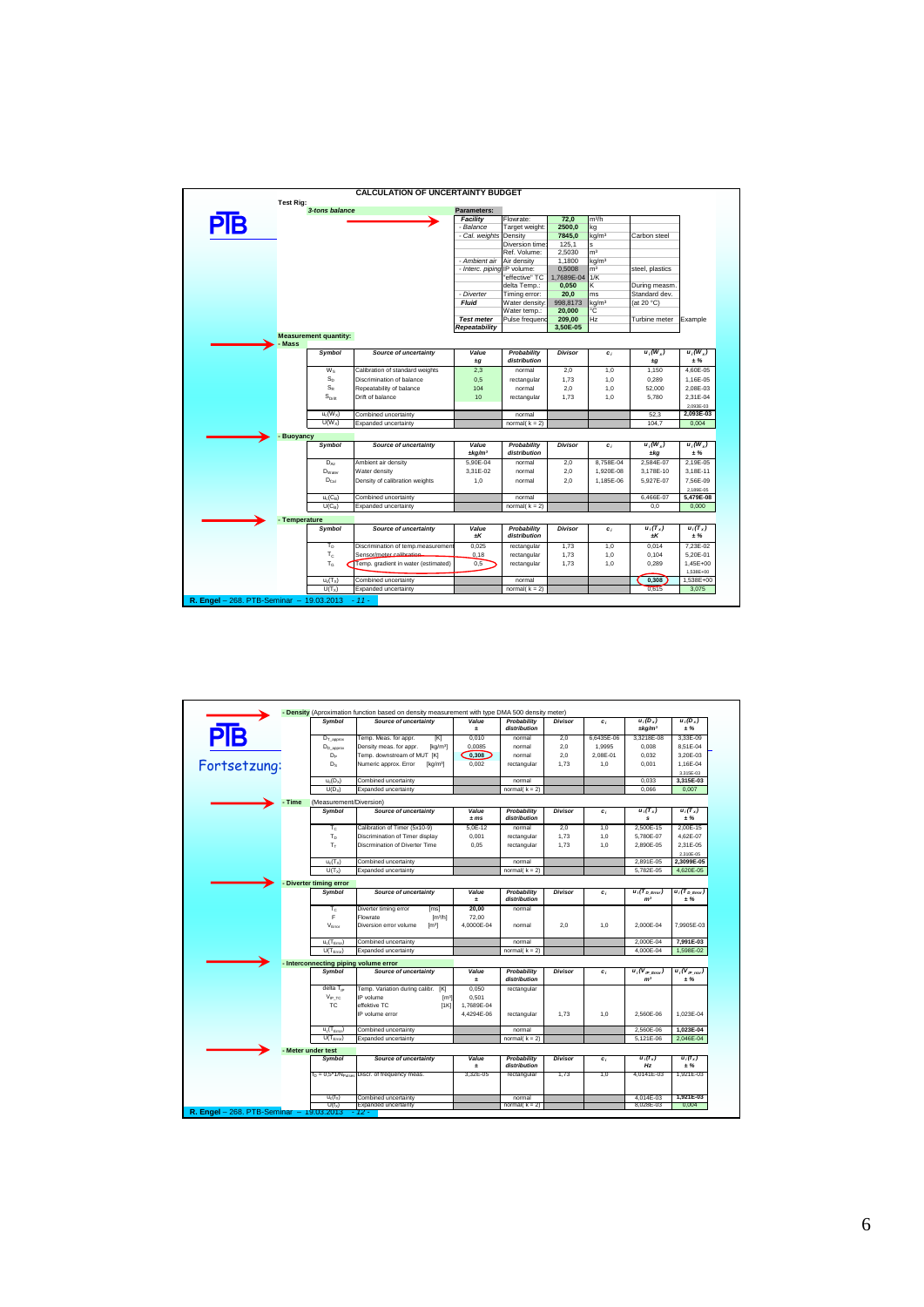| PĪВ            | Svmbol                     | <b>Source of uncertainty</b>                            | Value<br>$+ \%$ | Probability<br>distribution | $u_i$ (FLOW)<br>± % |
|----------------|----------------------------|---------------------------------------------------------|-----------------|-----------------------------|---------------------|
|                | $u_c(m)$                   | Combined uncertainty (MASS)                             | 2.093E-03       | normal                      | 2,093E-03           |
|                | $u_c(C_{\rm Ruow})$        | Combined uncertainty (BUOYANCY)                         | 5,479E-08       | normal                      | 5,479E-08           |
| Fortsetzung 2: | $u_c(RHO)$                 | Combined uncertainty (DENSITY)                          | 3.315E-03       | normal                      | 3.315E-03           |
|                | $u_c(T_{MEAS})$            | Combined uncertainty (TIME)                             | 2.310E-05       | normal                      | 2.310E-05           |
|                | $u_c(V_{\text{IP}})$       | Combined uncertainty (IP volume)                        | 1,023E-04       | normal                      | 1,023E-04           |
|                | $u_c(T_{Error})$           | Combined uncertainty (Time error)                       | 7.991E-03       | normal                      | 7.991E-03           |
|                | S(Repeatabil.)             | Repeatability uncertainty                               | 3.500E-03       | normal                      | 3,500E-03           |
|                | u <sub>c</sub> (FLOW)      | Combined uncertainty (FLOW)                             |                 | normal                      | 0.00956             |
|                | U(FLOW)                    | <b>Expanded uncertainty (FLOW)</b>                      |                 | normal( $k = 2$ )           | 0.019               |
|                |                            | Summarized Uncertainty - "Quantity passed measurement"  |                 |                             |                     |
|                | Symbol                     | <b>Source of uncertainty</b>                            | Value<br>± %    | Probability<br>distribution | $u_i$ (FLOW)<br>± % |
|                | $u_c(m)$                   | Combined uncertainty (MASS)                             | 2.093E-03       | normal                      | 2.093E-03           |
|                | $u_c(C_{\text{Buov}})$     | Combined uncertainty (BUOYANCY)                         | 5.479E-08       | normal                      | 5.479E-08           |
|                | $u_c(RHO)$                 | Combined uncertainty (DENSITY)                          | 3,315E-03       | normal                      | 3,315E-03           |
|                | $u_c(T_{MEAS})$            | Combined uncertainty (TIME)                             | 2.310E-05       | not effective               |                     |
|                | $u_c(V_{IP})$              | Combined uncertainty (IP volume)                        | 1,023E-04       | normal                      | 1,023E-04           |
|                | $u_c(T_{Frm}$              | Combined uncertainty (Time error)                       | 7.991E-03       | normal                      | 7.991E-03           |
|                | S(Repeatabil.)             | Repeatability uncertainty                               | 3,500E-03       | normal                      | 3.500E-03           |
|                | u.(QUANTITY)               | Combined uncertainty (QUANTITY)                         |                 | normal                      | 0.00956             |
|                | U(Quantity)                | <b>Expanded uncertainty (QUANTITY)</b>                  |                 | normal( $k = 2$ )           | 0.019               |
|                |                            | Summarized Uncertainty - "Meter K-factor determination" |                 |                             |                     |
|                | Symbol                     | <b>Source of uncertainty</b>                            | Value           | Probability                 | $u_i(K)$            |
|                |                            |                                                         | ±%              | distribution                | ± %                 |
|                | $u_c(m)$                   | Combined uncertainty (MASS)                             | 2.093E-03       | normal                      | 2,093E-03           |
|                | $u_c(C_{Burov})$           | Combined uncertainty (BUOYANCY)                         | 5.479E-08       | normal                      | 5.479E-08           |
|                | $u_c(RHO)$                 | Combined uncertainty (DENSITY)                          | 3,315E-03       | normal                      | 3.315E-03           |
|                | $u_c(T_{MFAS})$            | Combined uncertainty (TIME)                             | 2.310E-05       | normal                      | 2.310E-05           |
|                | $u_c(V_{IP})$              | Combined uncertainty (IP volume)                        | 1.023E-04       | normal                      | 1.023E-04           |
|                | $u_c(T_{Error})$           | Combined uncertainty (Time error)                       | 7.991E-03       | normal                      | 7.991E-03           |
|                | u <sub>c</sub> (Frequence) | Combined uncertainty (Frequency)                        | 1.921E-03       | normal                      | 1.921E-03           |
|                | S(Repeatabil.)             | Repeatability uncertainty                               | 3,500E-03       | normal                      | 3.500E-03           |
|                | u.(K-FACTOR)               | Combined uncertainty (K-FACTOR)                         |                 | normal                      | 0.00976             |
|                | <b>U(K-FACTOR)</b>         | <b>Expanded uncertainty (K-FACTOR)</b>                  |                 | normal( $k = 2$ )           | 0.020               |

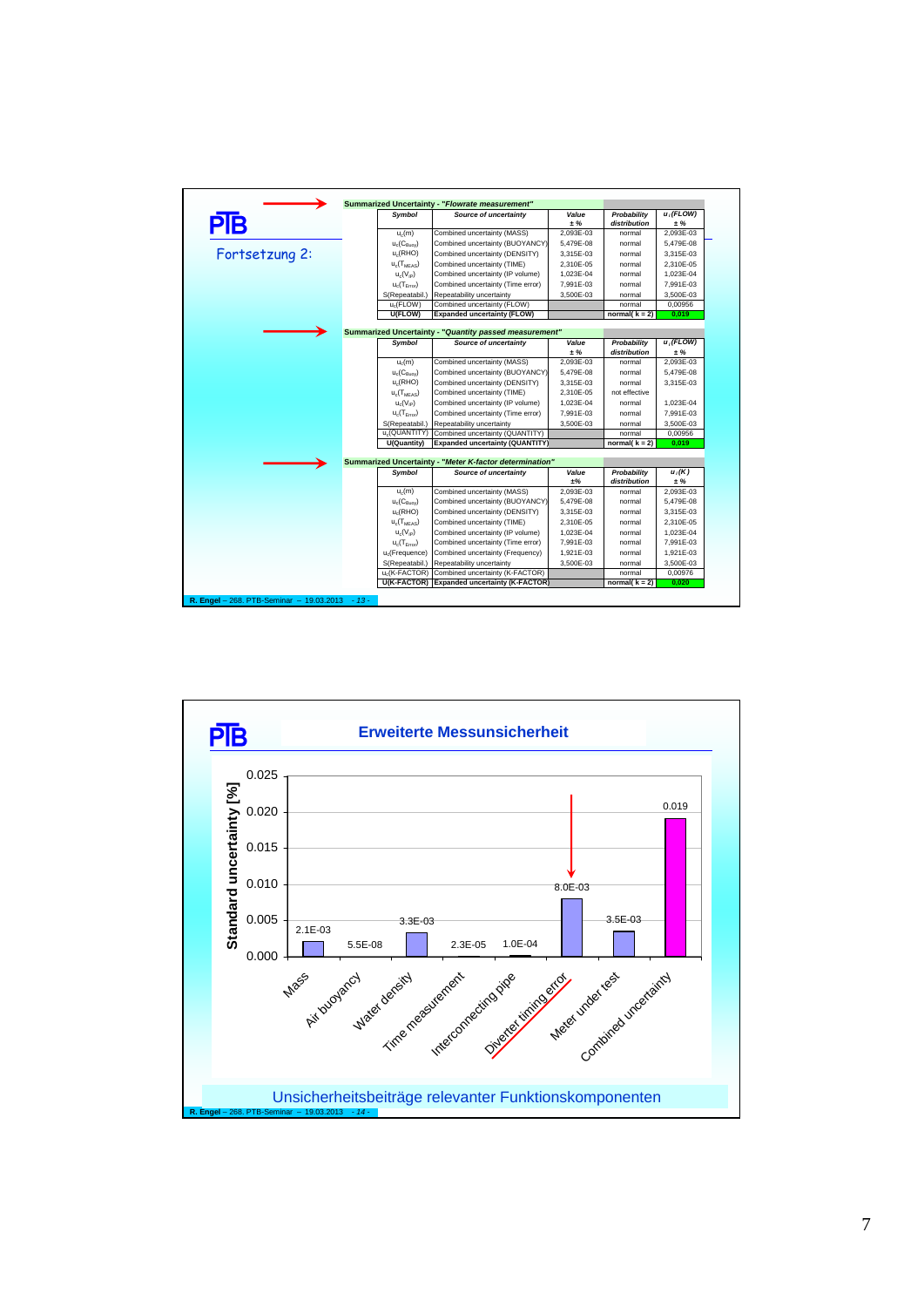

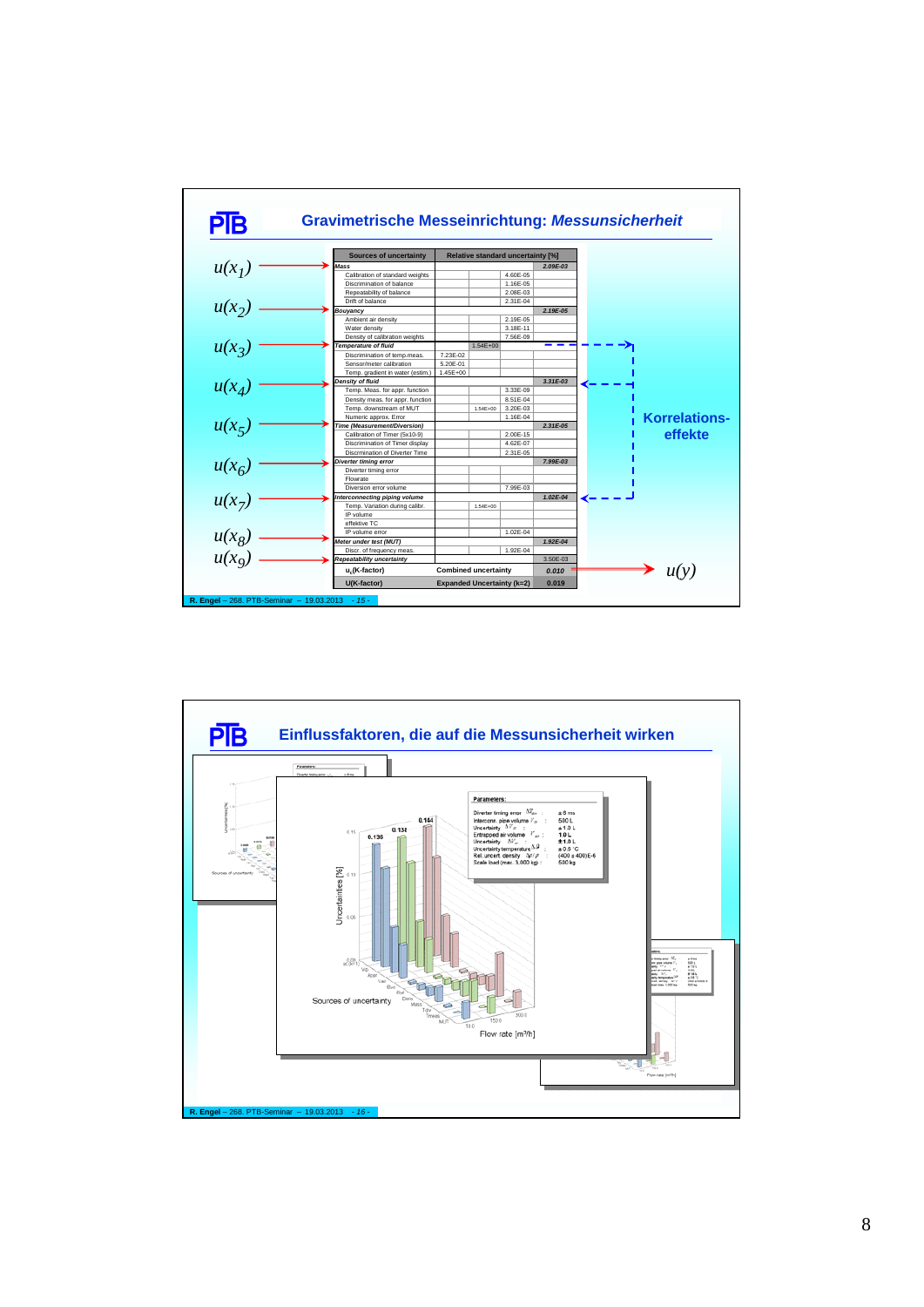

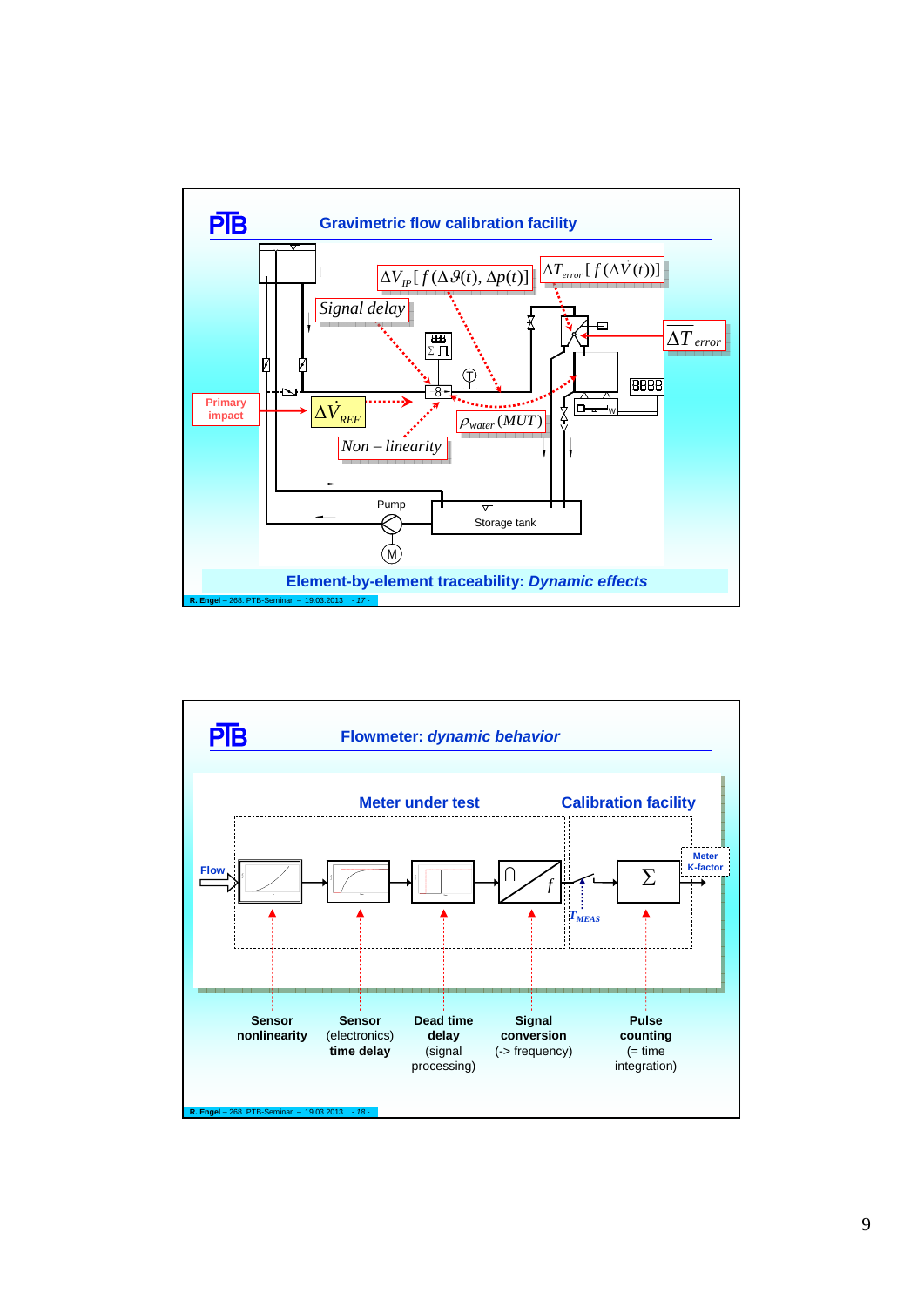

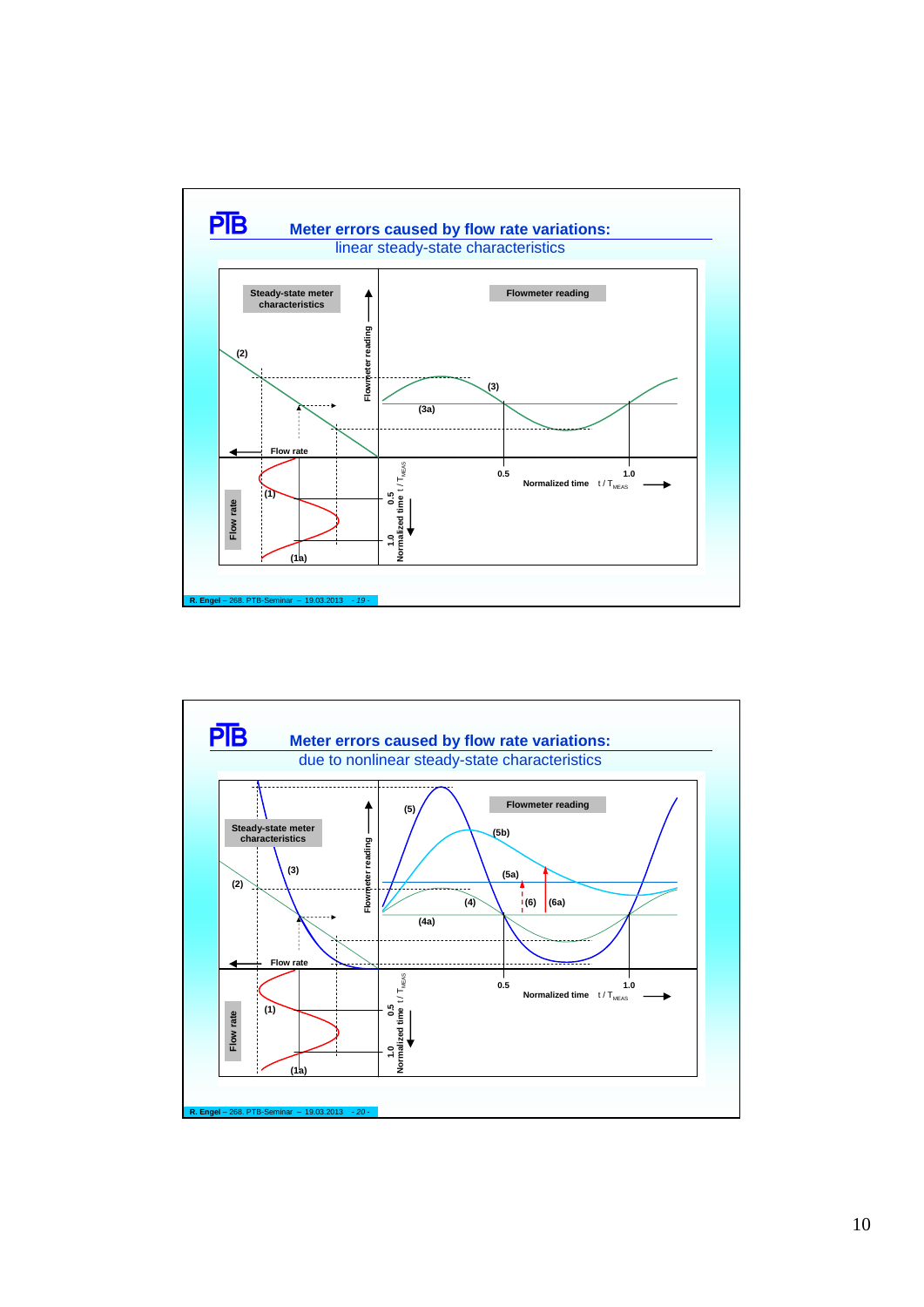

| $\overline{PB}$ Unsicherheitsbudget - Erweiterung            |                             |                |                                   |              |
|--------------------------------------------------------------|-----------------------------|----------------|-----------------------------------|--------------|
|                                                              |                             |                |                                   |              |
|                                                              |                             |                |                                   |              |
|                                                              |                             |                |                                   |              |
|                                                              |                             |                |                                   |              |
|                                                              |                             |                |                                   |              |
|                                                              |                             |                |                                   |              |
|                                                              |                             |                |                                   |              |
|                                                              |                             |                |                                   |              |
|                                                              |                             |                |                                   |              |
| <b>Sources of uncertainty</b>                                |                             |                | Relative standard uncertainty [%] |              |
| Mass                                                         |                             |                |                                   | 2.09E-03     |
| Calibration of standard weights                              |                             |                | 4.60E-05                          |              |
| Discrimination of balance                                    |                             |                | 1.16E-05                          |              |
| Repeatability of balance                                     |                             |                | 2.08E-03                          |              |
| Drift of balance                                             |                             |                | 2,31E-04                          |              |
| Bouyancy                                                     |                             |                |                                   | 2.19E-05     |
| Ambient air density                                          |                             |                | 2.19E-05                          |              |
| Water density                                                |                             |                | 3.18E-11                          |              |
| Density of calibration weights                               |                             |                | 7.56E-09                          |              |
| <b>Temperature of fluid</b>                                  |                             | <b>MANGHUN</b> |                                   |              |
| Discrimination of temp.meas.                                 | 7.23E-02                    |                |                                   |              |
| Sensor/meter calibration<br>Temp, gradient in water (estim.) | 5.20E-01<br>$1.45E + 00$    |                |                                   |              |
| <b>Density of fluid</b>                                      |                             |                |                                   | $3.31E - 03$ |
| Temp. Meas. for appr. function                               |                             |                | 3.33E-09                          |              |
| Density meas. for appr. function                             |                             |                | 8.51E-04                          |              |
| Temp. downstream of MUT                                      |                             | 1,54E+00       | 3,20E-03                          |              |
| Numeric approx. Error                                        |                             |                | 1.16E-04                          |              |
| <b>Time (Measurement/Diversion)</b>                          |                             |                |                                   | $2.31E - 05$ |
| Calibration of Timer (5x10-9)                                |                             |                | 2.00E-15                          |              |
| Discrimination of Timer display                              |                             |                | 4.62E-07                          |              |
| Discrmination of Diverter Time                               |                             |                | 2.31E-05                          |              |
| Diverter timina error                                        |                             |                |                                   | 7,99E-03     |
| Diverter timing error<br>Flowrate                            |                             |                |                                   |              |
| Diversion error volume                                       |                             |                | 7.99E-03                          |              |
| Interconnecting piping volume                                |                             |                |                                   | $1.02E - 04$ |
| Temp. Variation during calibr.                               |                             | 1.54E+00       |                                   |              |
| IP volume                                                    |                             |                |                                   |              |
| effektive TC                                                 |                             |                |                                   |              |
| IP volume error                                              |                             |                | 1.02E-04                          |              |
| Meter under test (MUT)                                       |                             |                |                                   | 1,92E-04     |
| Discr. of frequency meas                                     |                             |                | 1,92E-04                          |              |
| Repeatability of MUT                                         |                             |                |                                   |              |
| Reproduceability of MUT<br>Repeatability uncertainty         |                             |                |                                   | 3.50E-03     |
|                                                              |                             |                |                                   |              |
| u <sub>c</sub> (K-factor)                                    | <b>Combined uncertainty</b> |                |                                   | 0.010        |
| U(K-factor)                                                  |                             |                | <b>Expanded Uncertainty (k=2)</b> | 0.019        |
|                                                              |                             |                |                                   |              |
|                                                              |                             |                |                                   |              |
|                                                              |                             |                |                                   |              |
|                                                              |                             |                |                                   |              |
|                                                              |                             |                |                                   |              |